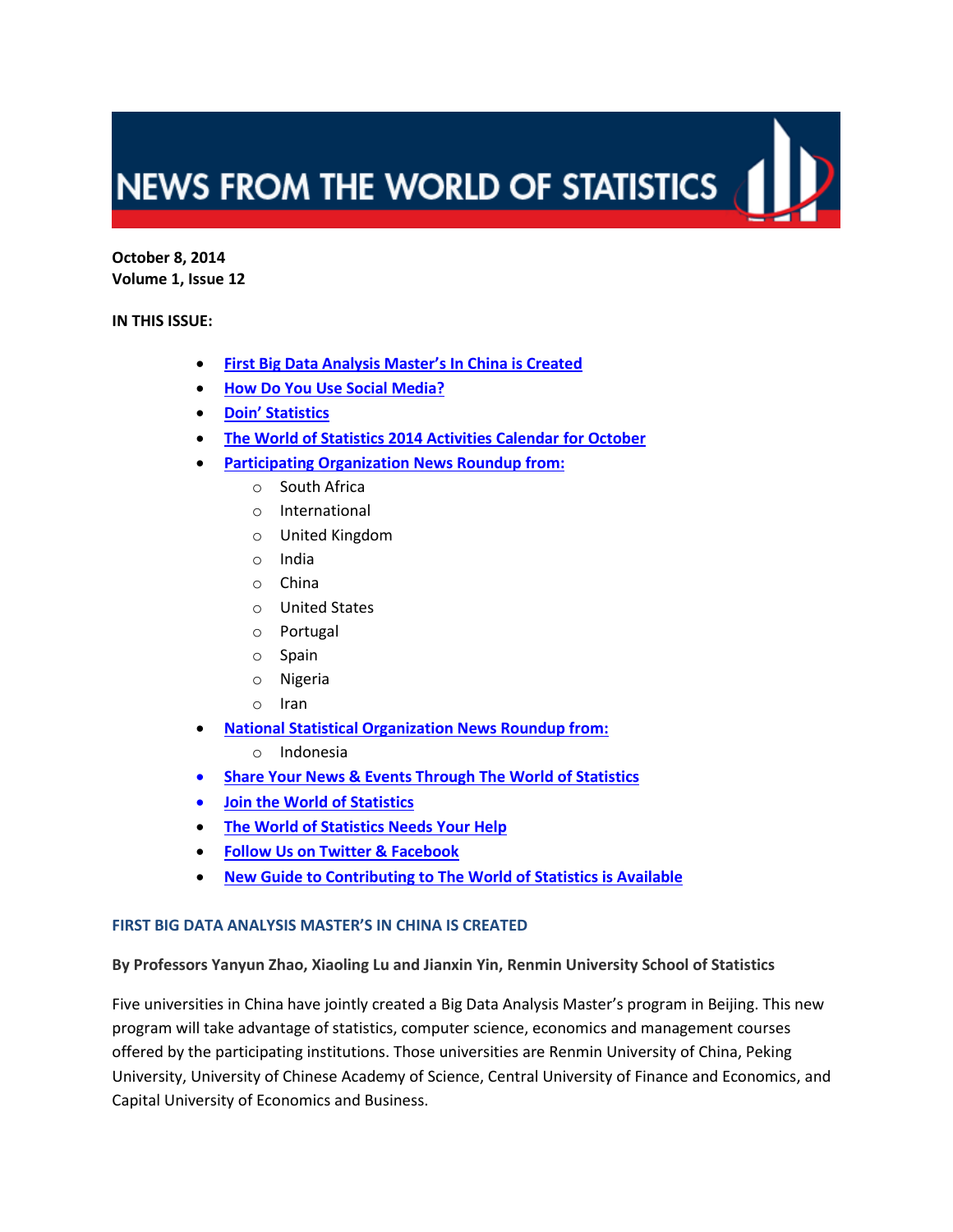The inaugural Big Data Analysis Master's class consists of 56 students coming from each of the five universities. All the students graduated from their respective university with distinction, are interested in Big Data analysis and decided to contribute to this field.

Professor Yang Liu, the dean of the School of Statistics and Mathematics at the Central University of Finance and Economics, hosted a kick-off ceremony September 13. Guests included deans; chief professors and scholars from the participating universities; and the leaders and experts from 18 internship companies. At the ceremony, Professor Liming Wang, deputy president of Renmin University, spoke about the great importance of the Big Data analysis program. He expressed hoped the class not only broke a new path on the cross of computer science and statistics, but also set an example for the cultivation of the new master's program, which is promoted by the Ministry of Education.

The Big Data Analysis Master's program, which is an open platform that meets the demands of training talents in analyzing Big Data in government departments and enterprise, is set up as one platform combining politics, industries, education and research.

Twenty-five cooperative corporations participate in the opening ceremony, including[: People's](http://dict.youdao.com/w/people) [Daily,](http://dict.youdao.com/w/daily/) [the](http://dict.youdao.com/w/the/) [Xinhua](http://dict.youdao.com/w/xinhua/) [News](http://dict.youdao.com/w/news/) [Agency,](http://dict.youdao.com/w/agency/) [CCTV,](http://dict.youdao.com/w/cctv/) [China](http://dict.youdao.com/search?q=China&keyfrom=E2Ctranslation) [Mobile,](http://dict.youdao.com/w/mobile/) [China](http://dict.youdao.com/w/china/) [Unicom,](http://dict.youdao.com/w/unicom/) [China](http://dict.youdao.com/w/china/) [Telecom,](http://dict.youdao.com/w/telecom/) the Handset Media Professional Committee, SAS (Beijing) Corporation, the Industry Innovation Institute of HuaWen Media, All China Marketing Research and Dragon Letter Data(Beijing), Corporation Computer Network Information Center of Chinese Academy of Sciences, China Academy of Chinese Medical Science, China Association of International Trade, China National Center For Food Safety and Risk Assessment, BIStone(Beijing) Corporation, StatSoft(Beijing) Information Technology Corporation, Sunsoft Corporation, JD 360 [E-Commerce](http://dict.youdao.com/w/e-commerce/) Corporation, Beijing Uniquedu Technology Corporation, The Big Data Industrial Alliance of China National Zhongguancun Science Park, iRearch, Beijing Baidu Technology Corporation, and Alibaba.

The participation of these corporations demonstrates there is a big need in China for educating talented students to analyze Big Data. To intensify the combination between the professors and experts in practical sectors, 26 professional experts were appointed as supervisors of the Big Data Analysis Master's class at the opening ceremony.

The educational goal of this program is to meet the growing need for Big Data analysis to make scientific decisions in government and enterprises by creating core competencies that will enable the students to discover knowledge and values from large data efficiently.

The core of the program is statistical analysis and data-mining techniques. There are six compulsory courses and teachers from the five participating schools will teach these courses. The key point of each compulsory course is the intersection of statistics and computer science. Its focus is to foster the practical ability of the students to detect values in Big Data using necessary computing skills, programming skills, statistical modeling and data mining capability.

A teaching team of at least five teachers will be appointed for each course. The teaching teams consist of national 1,000-plan scholars, Changjiang scholars, and winners of national outstanding youth and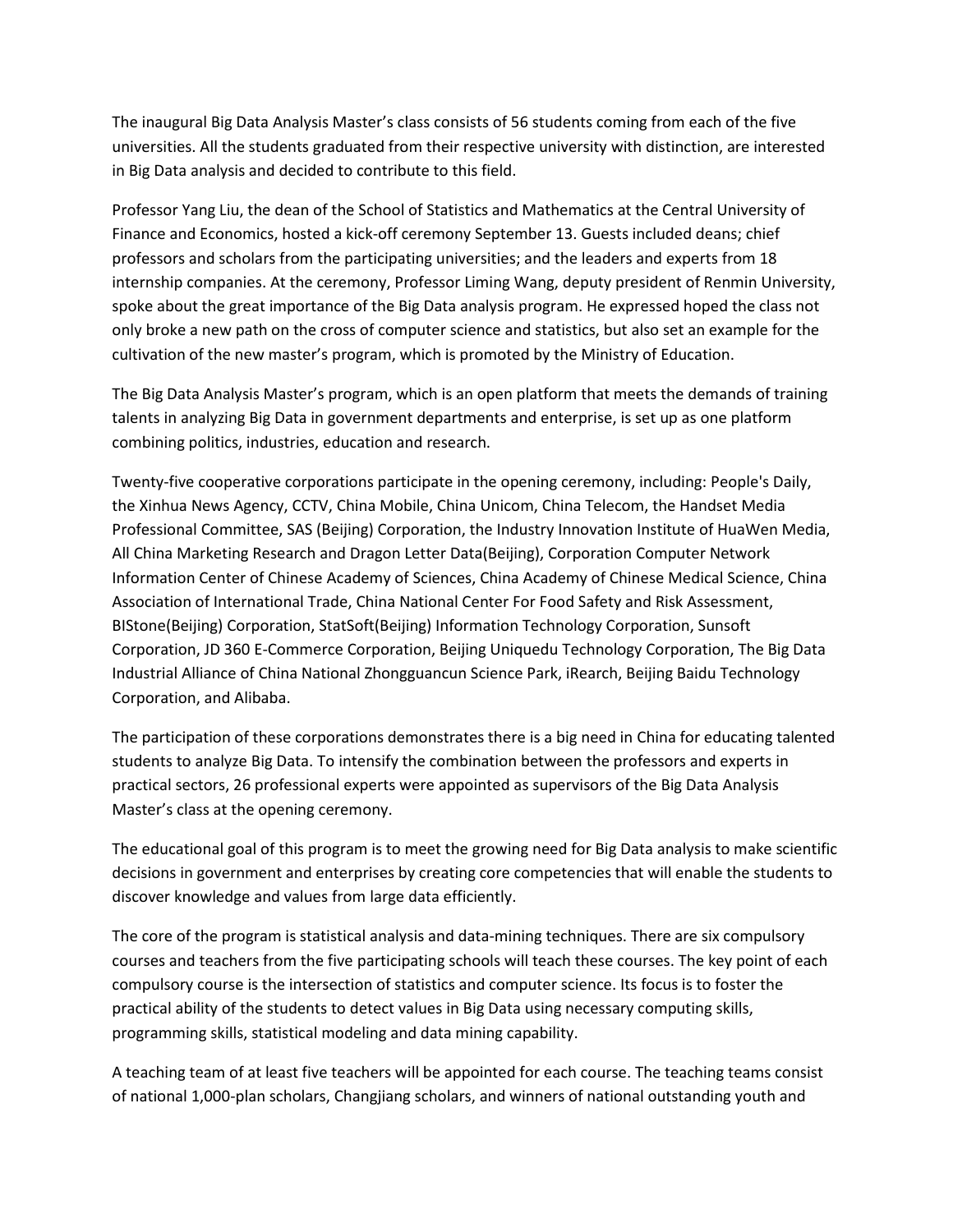young and middle-age scholars who have accomplished great achievement in the research and application of Big Data analysis.

## <span id="page-2-0"></span>**HOW DO YOU USE SOCIAL MEDIA?**

#### **By [Andrew Clark](https://twitter.com/oi_rambo), Head of Social Media, United Kingdom Office for National Statistics**



Here at the Office for National Statistics, we have had a positive experience using social media for the last few years, with **Twitter** being the most successful and quickest way of getting out statistics and relevant links to our website. We enjoy very open dialogue with all our users, who range from data experts to enquiring citizens.

A recent [review of the last nine](http://digitalpublishing.ons.gov.uk/2014/08/12/twitter-analytics-ons-over-the-last-9-months/) month's tweets has shown some interesting patterns of our users' likes and dislikes as well as things we've tested such as repeat daily reporting and tweeting along to [TV](https://storify.com/ONS/mindthegap)  [programmes containing our content.](https://storify.com/ONS/mindthegap)

More broadly we'[ve learnt that images help content](http://digitalpublishing.ons.gov.uk/2014/06/12/optimising-social-media-content/) (ideally well-designed infographics, but Excel charts also have done well) and interactive content works even better. But more importantly is the content itself that has to be interesting and [written for social media.](http://digitalpublishing.ons.gov.uk/2014/02/13/writing-for-social-media-ons/)

We have a small group of [statisticians who tweet](https://twitter.com/ONS/lists/statisticians) and while it is still early days for us, it's proving very effective and an area we're looking to expand.

[Facebook](http://www.facebook.com/ons) also is working better for ONS than previously. We recognise that it isn't really the place for dry statistics and content that works best must be [human](https://www.facebook.com/media/set/?set=a.636576186424239.1073741836.119664074782122&type=3) or [entertaining](https://www.facebook.com/media/set/?set=a.676074279141096.1073741845.119664074782122&type=1)*.* But [Facebook does have good](http://digitalpublishing.ons.gov.uk/2014/08/07/qa-on-digitalday/)  [Q&A functionality.](http://digitalpublishing.ons.gov.uk/2014/08/07/qa-on-digitalday/)

The insight that social media allows is really powerful and informs all the decisions we make with engagement in the content and the traffic driven to our site being much more important to us than the numbers of likes or followers.

So, a lot of successes but still a very long way to go! How do you use social media?

## <span id="page-2-1"></span>**DOIN' STATISTICS**

Grammy-winning artist Marc Cohn's 1991 hit, "Walking in Memphis," gave University of Texas at El Paso's Lawrence Lesser the vehicle to reflect on what it was like discovering our discipline. Following are the lyrics he wrote:

Took all this college math—math that they call pure. I thought I'd do a lot with it, but now I'm just not sure.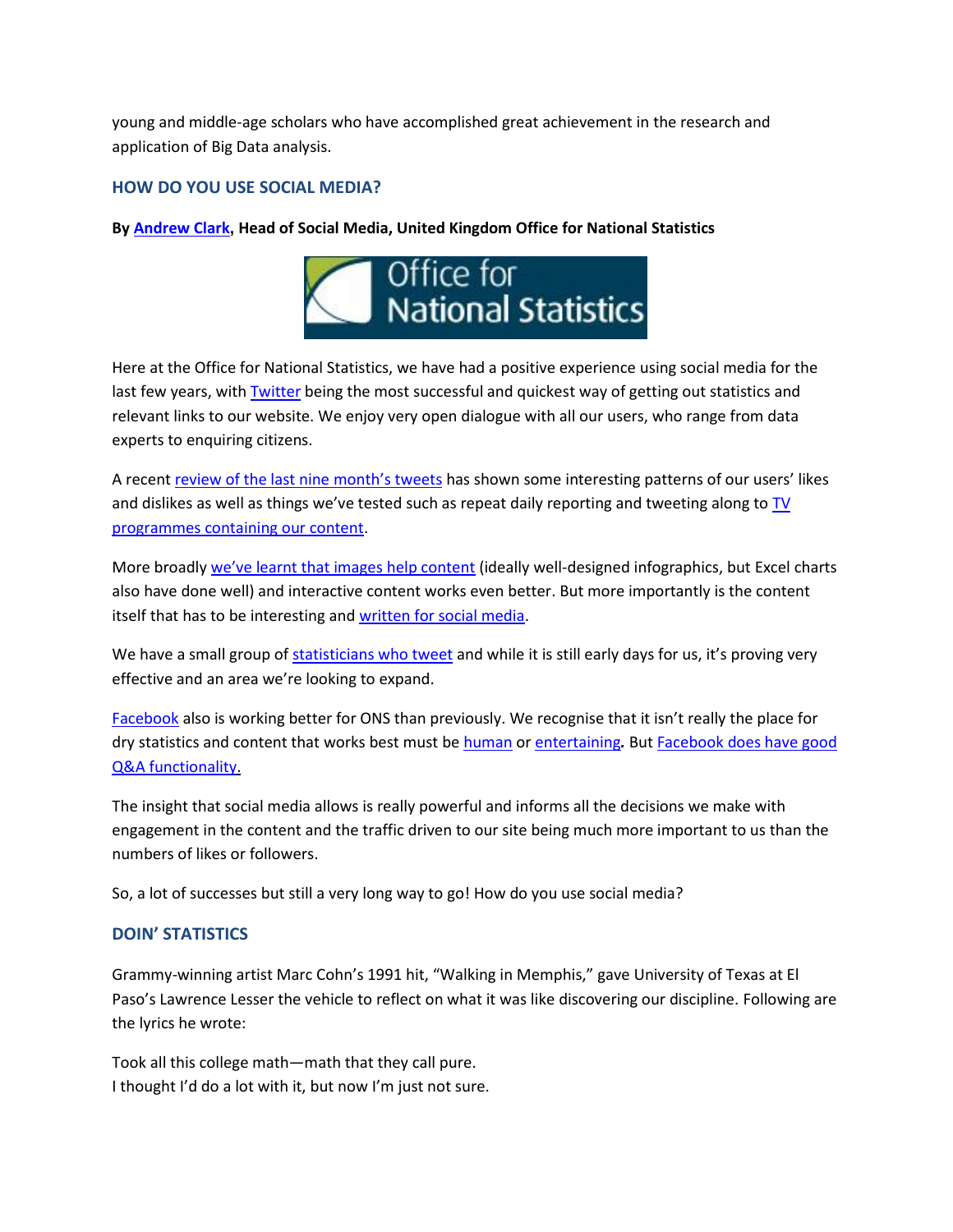Sir Ronald A. Fisher, won't you look down over me: What class can I take now that will set my thinking free? Then I was doin' statistics—I was workin' with numbers I could see! Doin' statistics—now I really feel I found my field!

Learned of randomizing and hypothesis testing, too— All around me, illuminating polls and studies in the news. I really loved the challenge; it was a fun kind of hard. Loved the variety "to play in everybody's yard"! I was doin' statistics—I was workin' with data I could see: Doin' statistics—now I really feel I found my field!

They've got all these big computers For big data in the air Reverend Bayes will be glad to see you When you haven't got a prior … Boy, you've got a prior for statistics!

Muriel's tasting tea and Student's brewin' up some beer; George Gallup and Nate Silver made elections clear. What Billy Beane did for baseball, how Pandora finds tunes I like: You say, "Tell me, are you a Bayesian?" I say, "Man, I am tonight!" I was doin' statistics—I was workin' with data I could see: Doin' statistics—more degrees of feelin' free!

So glad I found my path, a career with such allure: Maybe the best part is I never have to say I'm sure! Maybe the best part is I can quantify how I'm unsure …

*Lyrics © 2013 Lawrence M. Lesser (reprinted with permission)*

## <span id="page-3-0"></span>**THE WORLD OF STATISTICS 2014 ACTIVITIES CALENDAR FOR OCTOBER**

Following are The World of Statistics participating organization-sponsored events and activities around the world for the remainder of October. To see the complete list of activities for 2014, [click here.](http://www.worldofstatistics.org/global-supporters/the-world-of-statistics-2014-activities-calendar/)

- **October 8-10, 2014** [2014 IAOS Conference,](http://iaos2014.gso.gov.vn/) International Association For Official Statistics, DaNang, Vietnam
- **October 10, 2014** [A Biometry Day](http://www.gi9.com.br/biometria/) (Um Dia de Biometria); Universidade Estadual Paulista (Unesp) and PPG Biometria, Botucatu, Brazil
- **October 12-15, 2014** [PhUSE Annual Conference 2014,](http://www.phuse.eu/annual-conference.aspx) Pharmaceutical Users Software Exchange (PhUSE), London, United Kingdom
- **October 14, 2014** [Second Meeting on Big Data and Statistics,](http://www.socestadistica.org/) Catalan Statistical Society, Barcelona, Spain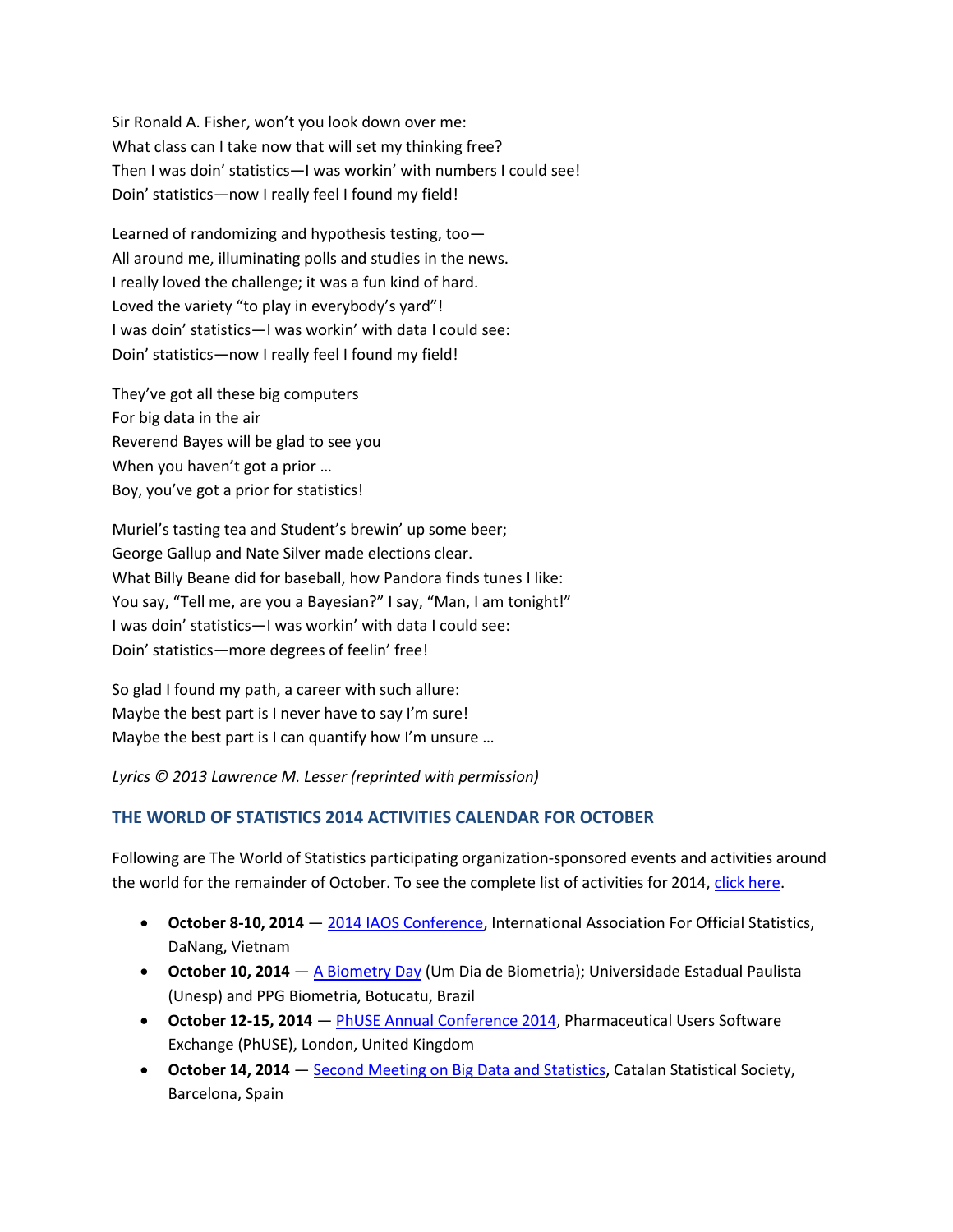- **October 15, 2014** [Towards the Banking Union: Opportunities and Challenges for Statistics;](http://www.ecb.europa.eu/events/conferences/html/7th_stats_conf.en.html) European Central Bank; Frankfurt am Main, Germany
- **October 15, 2014** [Modeling the Effect of Age in Human Performance featuring Dick De Veaux,](http://www.jmp.com/uk/about/events/conferences/seminar_detail.shtml?reglink=70114000002JBLU) SAS Institute, London, United Kingdom
- **October 15-31, 2014** [Disclosure of the Importance of Statistics in Mozambique,](http://www.ine.gov.mz/) Association of Statisticians of Mozambique, Maputo, Mozambique
- **October 16, 2014** [Repeated Randomization and Cluster Randomized Trials,](http://sphhp.buffalo.edu/biostatistics/news-events/upcoming-events.html?event=20761) Department of Biostatistics of the University at Buffalo School of Public Health & Health Professions, Buffalo, New York, USA
- **October 16-18, 2014** [4th World Congress on Good Medical Research,](https://www.medicres.org/gmr-congress-2014.html) Medical Research Support, New York City, New York, USA
- **October 17, 2014** [The Role of Statistics in Quality Engineering;](http://www.sgps.psu.edu/Academics/33503.htm) Philadelphia Section of ASQ and the Engineering Division of the Penn State School of Graduate Professional Studies; Malvern, Pennsylvania, USA
- **October 17, 2014 Analyzing Complex Survey Data with Missing Item Values**, National Institute of Statistical Sciences, Washington, D.C., USA
- **October 20-22, 2014** SEMANÍSTICA—[Academic Week Statistics UFRGS;](http://www.ufrgs.br/semanistica) Federal University of Rio Grande do Sul (UFRGS), StatSoft South America, Dell; Porto Alegre, Rio Grande do Sul, Brazil
- **October 20-23, 2014** [CLATSE 2014 \(Latin American Congress of Statistical Societies\);](http://clatse.cl/) Chilean Statistical Society (SOCHE), Argentinian Statistical Society (SAE) and Uruguayan Statistical Society (SUE); La Serena, Chile
- **October 21, 2014 VIRTUAL WORKSHOP:** Building Better Models—[Case Studies in Predictive](http://www.jmp.com/uk/about/events/explorers/webcast_detail.shtml?reglink=701a0000000uBHK&name=Robert%20Anderson)  [Analysis,](http://www.jmp.com/uk/about/events/explorers/webcast_detail.shtml?reglink=701a0000000uBHK&name=Robert%20Anderson) SAS Institute
- **October 21-23, 2014** [CMSS: Social Network Data](http://www.samsi.info/workshop/2013-14-cmss-social-network-data-collection-and-analysis-oct-21-23-2013)–Collection and Analysis; Statistical and Applied Mathematical Sciences Institute (SAMSI); Research Triangle Park, North Carolina, USA
- **October 22, 2014** [24 Statistical Day,](http://www.stat.si/statisticnidnevi/) Statistical Office of the Republic of Slovenia and Statistical Society of Slovenia, Brdo pri Kranju, Slovenia
- **October 22-24, 2014** [European Forum for Geography and Statistics: Krakow Conference 2014;](http://geo.stat.gov.pl/efgs) European Forum for Geography and Statistics (organizer) and Central Statistical Office of Poland (host and co-organizer) with support of Eurostat; Krakow, Poland
- **October 23, 2014** [MAA Distinguished Lecture Series featuring Victoria Stodden,](http://www.maa.org/meetings/calendar-events/maa-distinguished-lecture-series) Mathematical Association of America, Washington, D.C.
- **October 23, 2014** [Fall Chapter Meeting,](http://community.amstat.org/KWMChapter/Home/) Kansas-Western Missouri Chapter of the ASA, Kansas City, Kansas, USA
- **October 23-24, 2014** [International Scientific Conference: Globalization and Statistics,](http://www.tsu.edu.ge/ge/faculties/economics/news/4lz_jCenhrjvx7Nlw/?p=1) Ivane Javakhishvili Tbilisi State University, Tbilisi, Georgia
- **October 24-November 21, 2014 VIRTUAL COURSE:** [Predictive Analytics 1](http://www.statistics.com/predictive-analytics-1/)—Machine Learning [Tools,](http://www.statistics.com/predictive-analytics-1/) Statistics.com
- **October 28, 2014** [Nebraska Chapter ASA Meeting,](http://statistics.unl.edu/ne_asa/index.html) Nebraska Chapter of the American Statistical Association, Lincoln, Nebraska, USA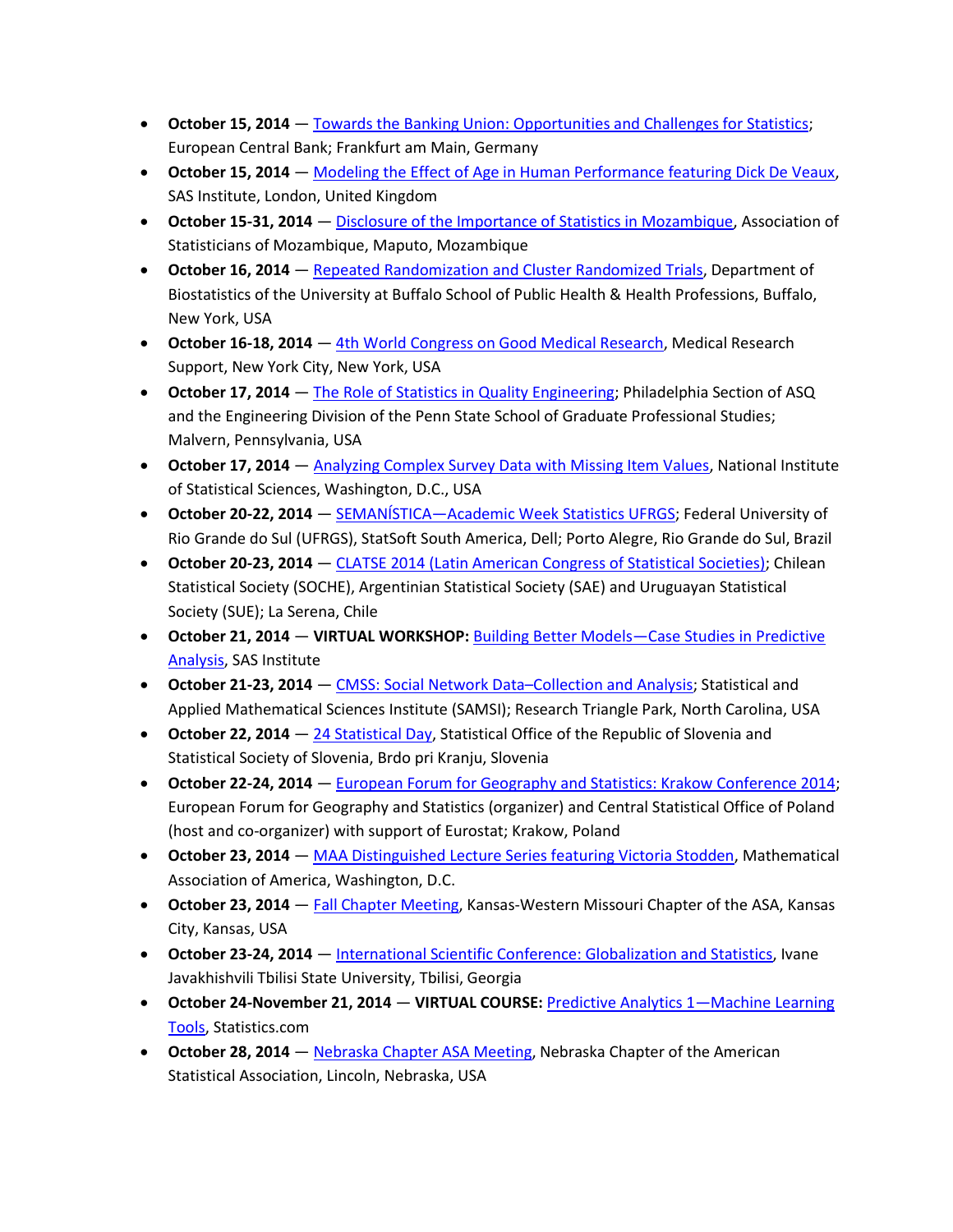Click here to submit your organization's [2014 and 2015 activities to The World of Statistics Activities](http://www.worldofstatistics.org/wos/submitactivity.cfm)  [Calendar.](http://www.worldofstatistics.org/wos/submitactivity.cfm)

## <span id="page-5-0"></span>**PARTICIPATING ORGANIZATION NEWS & EVENTS**

Following is the latest news and information from statistical organizations participating in The World of Statistics:

**South Africa—**The University of Pretoria (UP), in collaboration with the SAS Institute in South Africa, will celebrate the "Centenary of Statistics" in South Africa October 15. This stylish, cocktail-style function will feature Narayanaswamy Balakrishan, distinguished professor of statistics at McMaster University in Canada, as special guest and speaker. Highly esteemed academics from the broader South African statistical fraternity and UP management also will attend. Pali Lehohla, South Africa's statistician general, will deliver a short address. This event will show that statistics is not only alive at UP, but also in South Africa. By placing a core emphasis on research, the event also will host the UP Department of Statistics' annual poster event, providing exposure to the research work of postgraduate students in a glamorous and research-induced setting. This event builds on the stellar International Year of Statistics 2013 event, known as the World Year of Statistics at UP 2013, hosted last October by the UP Department of Statistics, which featured Professor Michael Greenacre from Spain as special guest.



**International—**The International Statistical Institute (ISI) has extended the deadline for nominations for the 2015 Karl Pearson Prize for Contemporary Research Contribution to October 30. The ISI-sponsored prize recognises a research contribution that has had profound influence on statistical theory, methodology, practice or applications. The contribution must be a research article or book published within the three decades prior to January 1, 2015. The prize will be presented at the ISI World Statistics Congress (WSC) in Rio de Janeiro next July. [Click here for additional information about the prize,](http://www.isi-web.org/726)  [including award criteria and the nomination form.](http://www.isi-web.org/726)



**United Kingdom—**[Radical Statistics,](http://www.radstats.org.uk/) also known as RadStats, will hold its 2015 conference—themed **"**Good data—Good policy?"—at Conway Hall at Red Lion Square in London March 7. Taking place during the run-up to the 2015 general election, the [RadStats 2015 Conference](http://www.radstats.org.uk/conference/london2015/) will focus on public policy and the need for good data. The group is inviting major speakers, including members of Parliament and others. There also will be contributed papers and breakout sessions. Social events will be held the day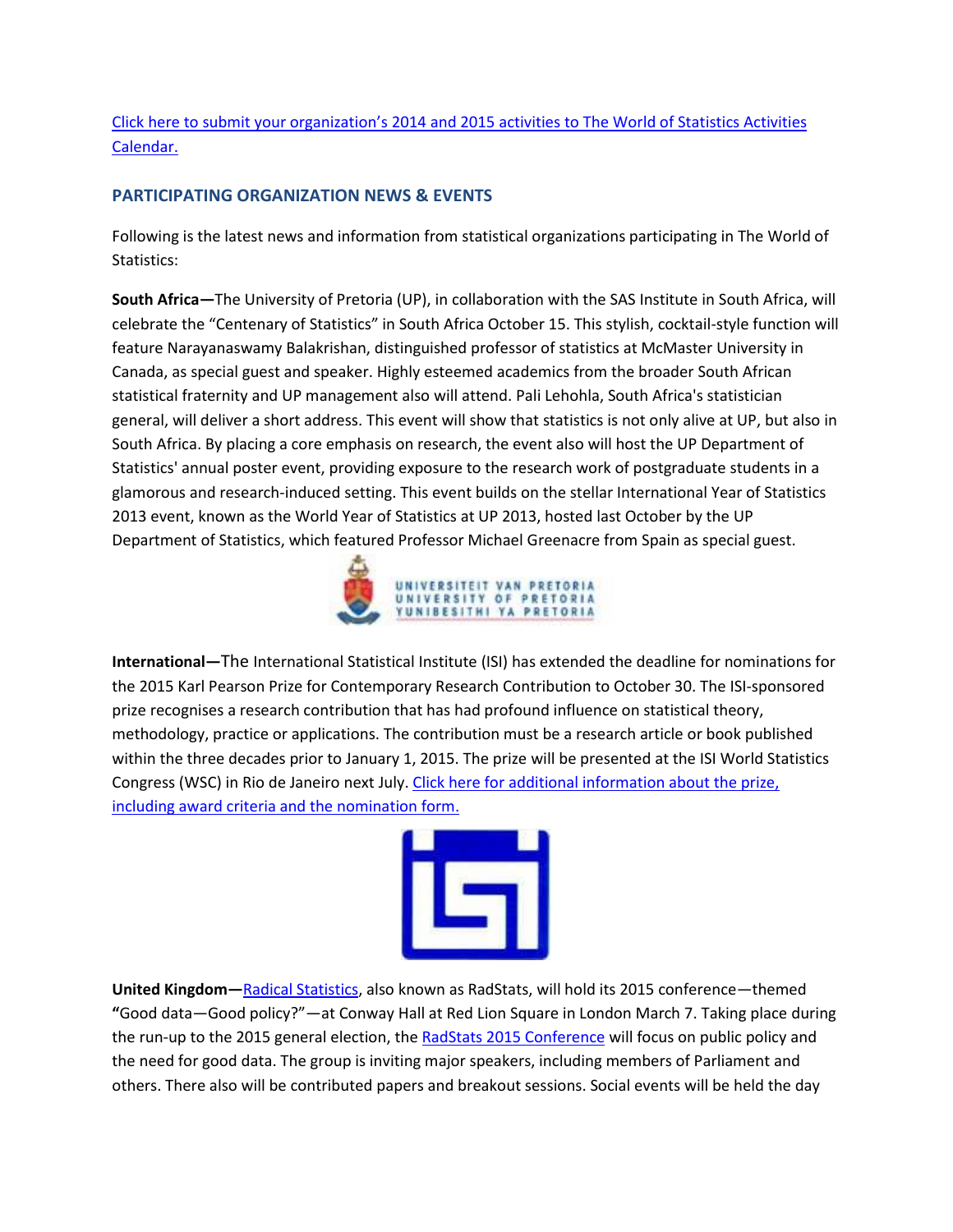before and after the conference along with the RadStats AGM. Book the RadStats 2015 Conference date in your diary now. Send comments or inquiries t[o conf15@radstats.org.uk.](mailto:conf15@radstats.org.uk)

**India—**In alternating years, the Indian Statistical Institute (ISI) organizes Mahalanobis Memorial Lectures by an eminent statistician. This year, the speaker will be Professor Sara van de Geer of ETH Zurich in Switzerland. She will deliver two talks at the ISI's Kolkata campus October 8 and 9 and another talk at its Delhi campus October 10. The topic of her lectures will be "Statistical Theory for High-Dimensional Models." Previous Mahalanobis Memorial Lectures speakers include Professors S. Karlin, T.W. Anderson, D.R. Cox, P.G. Hall, A.P. Dawid, J.O. Berger, C.F.J. Wu, I.A. Ibragimov, P. McCullagh, K.J. Worsley, U. Grenander, M.S. Keane, D. M. Titterington, Louis H.Y. Chen, and Alan E. Gelfand. Professor van de Geer is a renowned expert on statistics for high-dimensional data. In addition, she has authored several important texts, including the well-known book "[Statistics for High-Dimensional Data:](http://www.amazon.com/Statistics-High-Dimensional-Data-Applications-Springer/dp/3642201911) Methods, Theory [and Applications](http://www.amazon.com/Statistics-High-Dimensional-Data-Applications-Springer/dp/3642201911)" (co-authored with Peter Bühlmann and published by Springer in June 2011). Detailed information about Professor van de Geer's research can be found [by clicking here.](http://stat.ethz.ch/~vsara/)

**China—** Researchers from across China received extra insight when two staff experts from the University of Essex in the United Kingdom joined the teaching team of an international life sciences workshop in the city of Harbin.

Louise Corti, an associate director at the university's UK Data Archive, joined Andrew Harrison, a senior lecturer in Mathematical Sciences, to teach a course called "Biological Big Bytes (also known as "B3").

The course is part of an annual summer school called "Crops, Chips & Computers" ("C3"), which has been offered for seven years in cities across China.



*Crops, Chips & Computers attendees and presenters.*

This year's focus was on sharing best practices in applying state-of-the-art IT and computational techniques to Big Data research in the life sciences and beyond. It covered interdisciplinary science in a rapidly evolving field and brought together ideas from the fields of mathematics, bioinformatics, omics and computer sciences.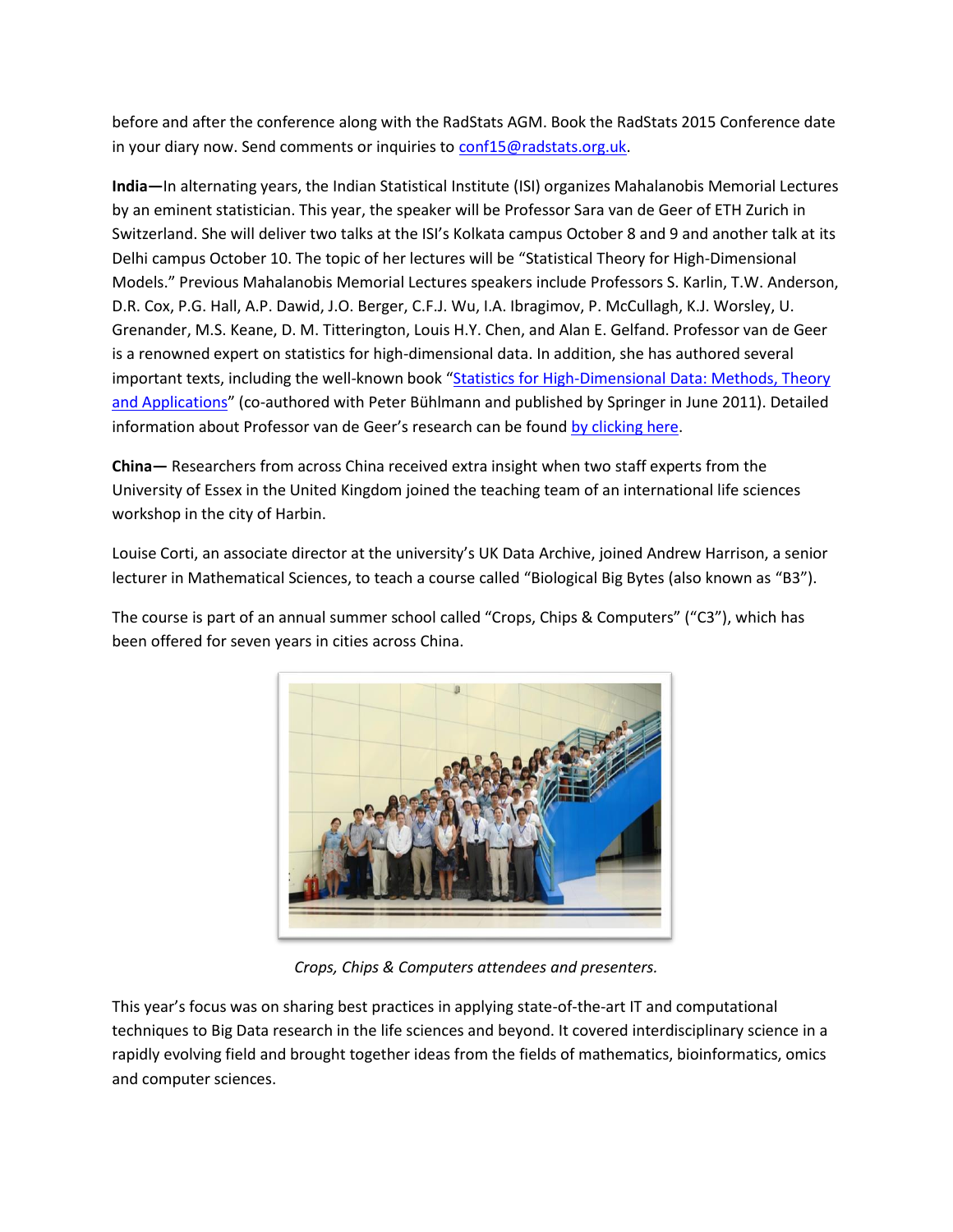Corti joined Harrison to provide a focus on managing, documenting and publishing research data. The course ended with a practical exercise in which students published their data in a live-test repository.

Adam Carter from the Edinburgh Parallel Computing Centre also presented data infrastructures, the value of databases, and tools to manipulate large data. Harrison spoke on the emergence of Big Data needs to progress science.

Local hosts from the Harbin Institute of Technology provided a welcoming environment that included tours of the northeast city, which is China's eighth most populous with almost 7 million residents.

**International—**The 7th Conference of the Irving Fisher Committee (IFC) on Central Bank Statistics was conducted September 4- 5 at the Bank for International Settlements in Basel, Switzerland. IFC is a forum of central bank economists and statisticians as well as others who want to participate in discussing statistical issues of interest to central banks. The conference topic was "Indicators to Support Monetary and Financial Stability Analysis: Data Sources and Statistical Methodologies." During the event, Zlatina Balabanova of the European Central Bank and Ruben Peter van der Helm from the Netherlands Bank were presented the IFC Award for the Best Paper Presented by a Young Statistician for their study titled "Enhancing Euro Area Capital Stock Estimates."



*Zlatina Balabanova accepts her award while co-honoree Ruben Peter van der Helm (far right) looks on.*

**United States**—[Statistics Without Borders](http://community.amstat.org/statisticswithoutborders) (SWB) is seeking to create partnerships with nongovernmental organizations (NGOs), especially those working in the area of human rights. The American Association for the Advancement of Science On-Call Scientists is just one of the organizations with which SWB currently is working. If you know of an international or domestic NGO that needs statistical support or advice, please tell them to contact Cathy Furlong [\(cathy.furlong@cox.net\)](mailto:cathy.furlong@cox.net) or Gary Shapiro [\(g.shapiro4@live.com\)](mailto:g.shapiro4@live.com). Also, SWB is seeking new members. The group is open to everyone; you do not have to be a member of the American Statistical Association to join. And, there are no dues or obligations. To get involved, [click here to sign-up.](http://community.amstat.org/StatisticsWithoutBorders/getinvolved) Last, SWB is organizing a panel of speakers for the Pacific Sociological Association annual meeting April 1-4 in Long Beach, California. If you are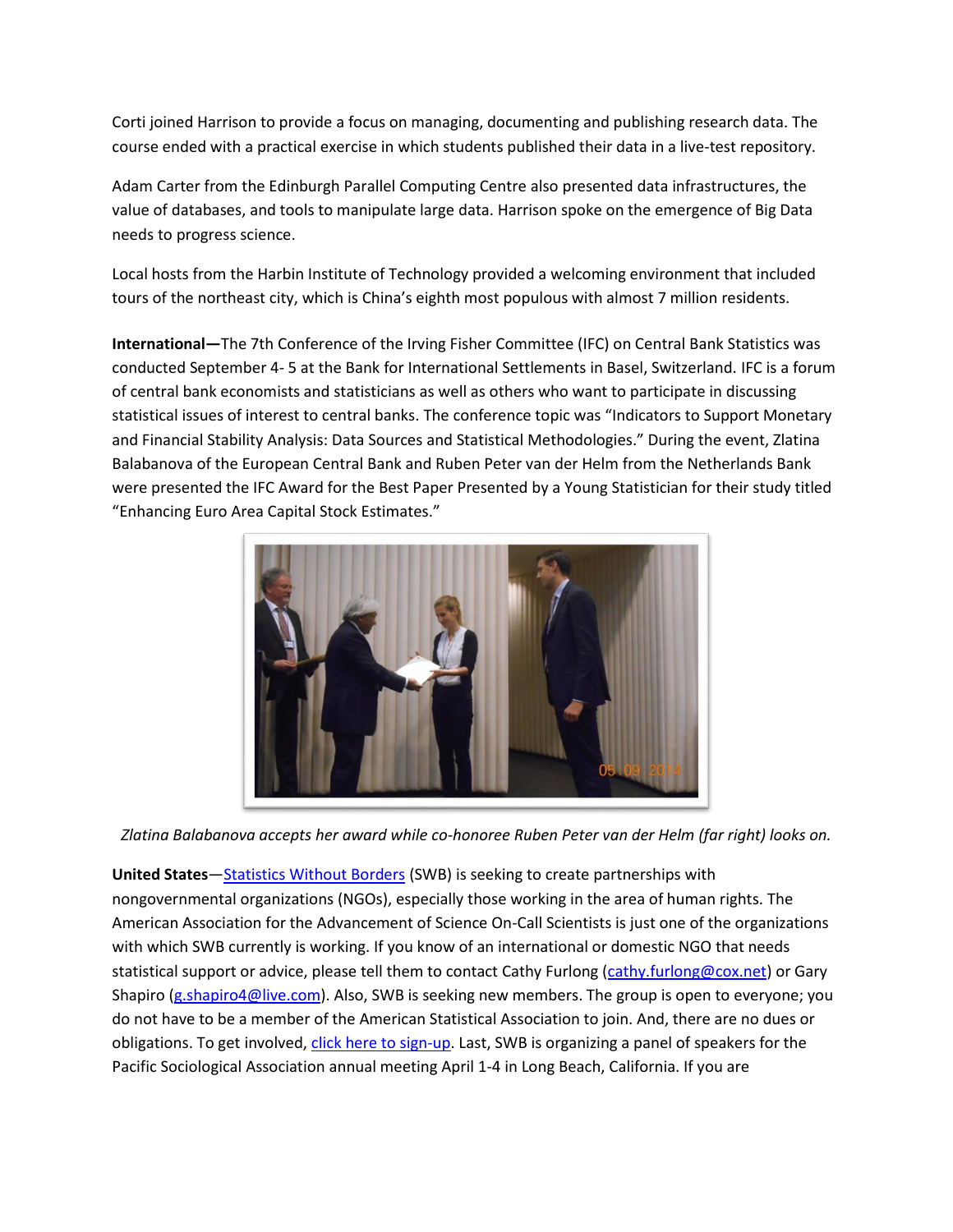participating in a SWB project and interested in being on this panel, please contact Furlong by October 10.

**United States—**[Statistics Without Borders](http://community.amstat.org/statisticswithoutborders) (SWB) will sponsor an invited session at th[e 2015 Joint](http://www.amstat.org/meetings/jsm/2015/index.cfm)  [Statistical Meetings](http://www.amstat.org/meetings/jsm/2015/index.cfm) (JSM) in Seattle titled "Worldwide Statistics Without Borders Projects: SWB Helping Organizations Make Better Decisions." During this session, SWB members will discuss the following partnerships and projects:

- **•** Digital Humanitarian Network, [http://digitalhumanitarians.com/:](http://digitalhumanitarians.com/) the Ebola and Typhoon Haiyan projects.
- Research, Monitoring and Evaluation Strategy for African Children and Families Support (ACAFS) project in Uganda, which focuses on measuring the impact of sports programs for girls.
- The Myanmar Project, which is helping to conduct a needs-assessment and pilot study of pregnant mothers and infants in Myanmar.

Please plan to attend this JSM 2015 event. [Click here for more information about SWB.](http://community.amstat.org/statisticswithoutborders)



**Portugal—**For the fourth consecutive year, [PORDATA,](http://www.pordata.pt/) the [Francisco Manuel dos Santos Foundation](http://www.ffms.pt/) (FFMS) and the national School Libraries Network honored the work of three students with statistics as the central thought and discussion through a contest called "Mission IPad." This annual, national contest is for secondary-level schools in the entire country and encourages cooperation among students and teachers. This year's contest participants developed works on aging and solitude, fertility, education and economic development.



*Winners of the Mission IPad contest are honored at the September 29 ceremony.*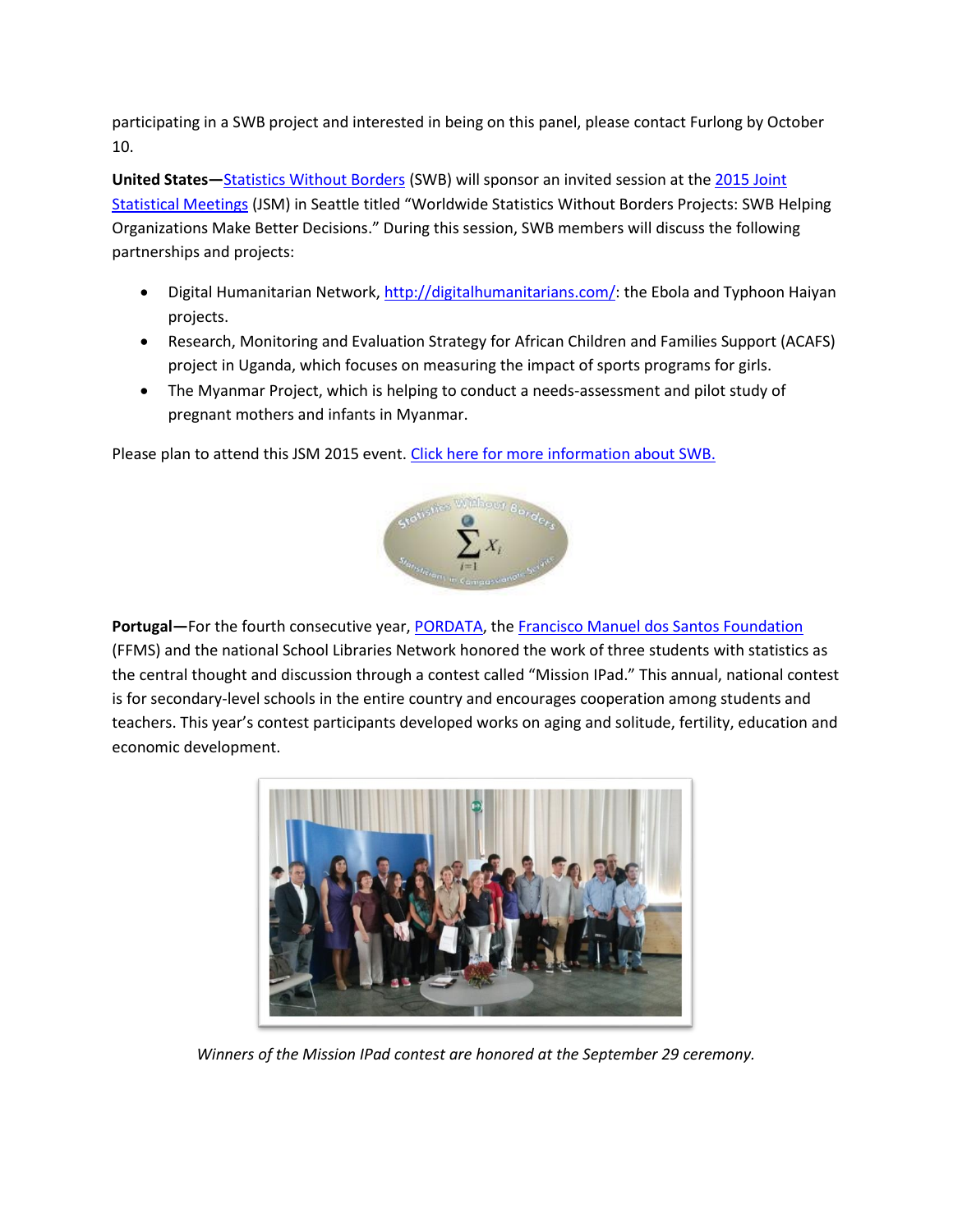Each winning student received an iPad while their teacher was presented a collection of FFMS essays. The September 29 awards ceremony was attended by a representative of the Ministry of Education, the coordinator of the School Libraries Network, director of PORDATA and president of the FFMS.

PORDATA is a public-service project whose mission is to bring statistics closer to people of all ages and foster public understanding of data. FFMS promotes study, knowledge, information and public debate as a way to contribute to the development of society, the improvement of public institutions and strengthening the rights of citizens.

Congratulations to all involved students and teachers!

**Spain—**The International Association for Statistical Computing- European Regional Section (IASC-ERS) summer school on CoDA, called CoDa Course 2014, was conducted July 7-11 at the University of Girona and provided an introduction to the theoretical and practical aspects of statistical analysis of compositional data (CoDa) as well as an informal discussion forum on more advanced modelling topics.

CoDa are vectors of positive components and a constant sum—usually 100% or 1. These conditions render the classical statistical techniques useless on compositions because they were devised for unbounded real vectors.



*Participants in CoDa Course 2014 pose for a group photo.*

The 23 participants came from different countries (i.e., United States, Germany and Croatia) and were mostly members of universities and research institutes. During the course, students received instruction on theoretical and practical CoDa techniques. Ten students presented their case studies to the rest of the participants. After some progress, the last sessions were devoted to discussing preliminary results and future research. In addition, the summer school included two invited talks: "Symbolic Data Analysis" and "Three-Way Data Analysis." In these talks, participants saw other different types of data and their possible connection with CoDA and their case study.

The organizers thank IASC-ERS for the helpful support as well as all the participants for their collaboration. Particularly, they also thank the students for their encouraging participation! They are looking forward to the students' participation in CoDa Work 2015 to learn about their findings using the CoDa approach.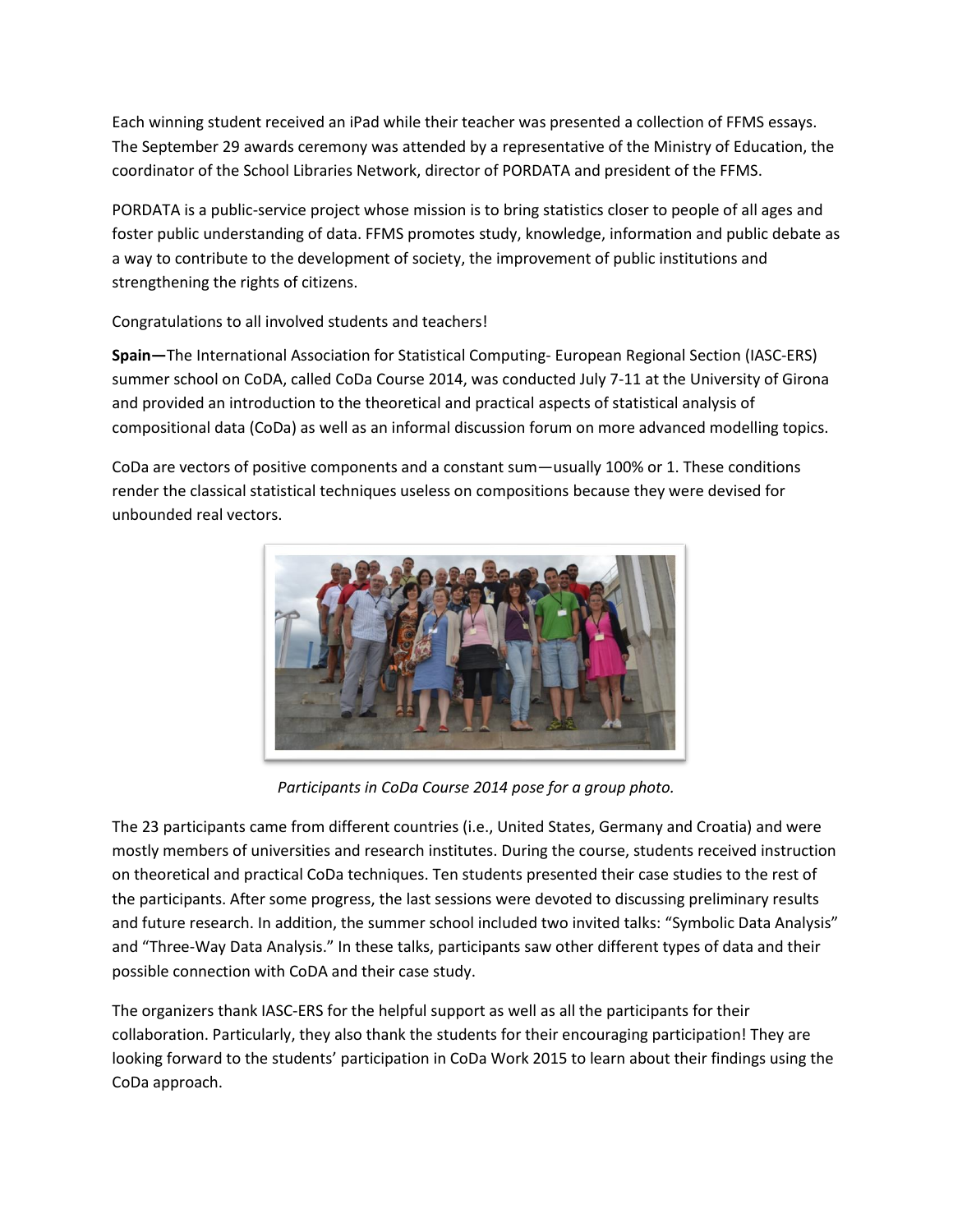**United States—**The 70th Deming Conference on Applied Statistics will take place at the Tropicana Casino and Resort in Atlantic City, New Jersey December 8-12. Twelve, three-hour tutorial sessions as well as a poster session will be held the Monday, Tuesday and Wednesday of the conference. Two, twoday short courses will follow on Thursday and Friday. Books used in the tutorial sessions or the short courses will be sold at a discount at the conference. The conference will include a poster session; poster abstracts can be submitted online. For more information and to register[, click here.](http://www.demingconference.com/)

**United Kingdom—**The UK Data Service will be holding two events October 31 at the Royal Statistical Society's offices in London. Those are:

[Census Research User Conference 2014](http://census.ukdataservice.ac.uk/news-and-events/eventsitem/?id=3867)—This one-day conference will provide users and data creators an opportunity to meet and discuss developments in census research. It will be composed of presentations from census agencies on developments in data and from users who have used the data in their research. Presentations will be based on analysis of 2011 and earlier census products such as aggregate tables, flow data and microdata.

[Enhancing and Enriching Historic Census Microdata Event](http://census.ukdataservice.ac.uk/news-and-events/eventsitem/?id=3890)—This event will launch new census products produced by the Enhancing and Enriching Historic Census Microdata (EEHCM) project. The UK Data Service will be celebrating the completion of the first files from collaboration between the UK Data Archive, University of Essex, University of Manchester and Census Offices to recover digital files containing census records and produce microdata samples from these for 1961, 1966, 1971 and 1981. If you would like to register for this event, email [Gillian Meadows](mailto:gillian.meadows@manchester.ac.uk) with the following details: full name, department, institution, email address, and status (i.e., student, higher education staff, non-academic).

If you would like to attend both the EEHCM event and the [Census Research User Conference 2014,](http://census.ukdataservice.ac.uk/news-and-events/eventsitem/?id=3867) complete the conference [booking form](http://www.esds.ac.uk/news/UKDSEventManagement.asp?id=3867) and type EEHCM in the additional information box.

**United States—**The speakers have been announced for the memorial service to honor the life and contributions of Dr. Robert (Bob) Newcomb of University of California at Irvine, the founding president of Orange County Long Beach Chapter (OCLB) of the American Statistical Association (ASA) who passed away July 10. The morning memorial service will be followed by afternoon statistical presentations presented by invited renowned statisticians who developed personal and professional relationships with Newcomb. Those speakers are:

- Dr. Bob Rodriguez, senior director, SAS Research and Development
- Dr. Karen Messer, chief of the Division of Biostatistics and Bioinformatics of the University of California, San Diego
- Dr. Duane Steffey, director of Statistical and Data Sciences, Exponent
- Dr. Dan Nguyen, professor and director of Biostatistics, Epidemiology and Research of the University of California, Irvine

The November 15 event in Duarte, California is being organized by three regional ASA chapters in the southern California region: [San Diego,](http://community.amstat.org/SDASA/Home/) [Southern California](http://www.sc-asa.org/) and [OCLB.](http://community.amstat.org/OCLB/Home/) All statisticians interested in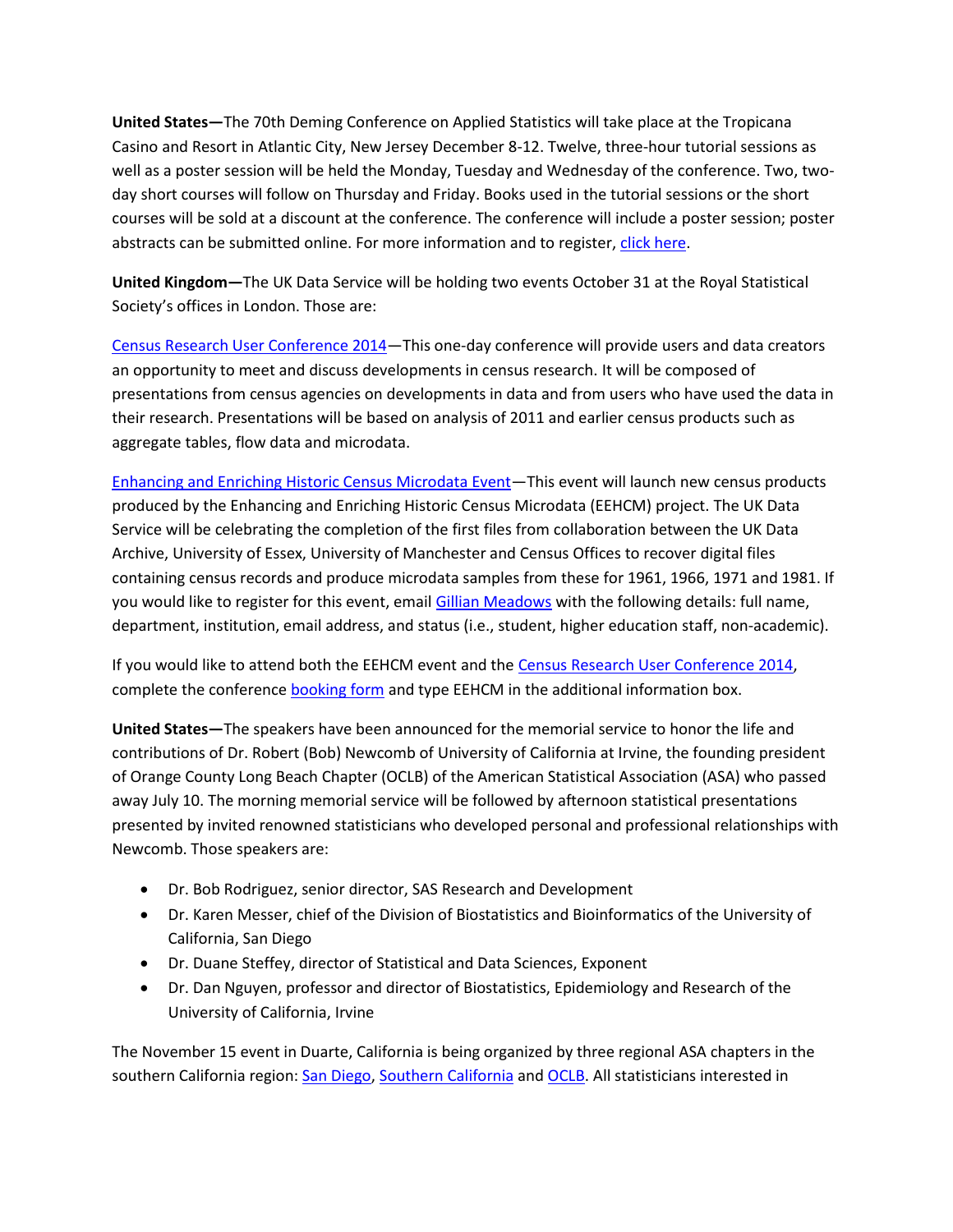learning about or sharing Bob's legacy are invited to attend the memorial service. Further details are available on the websites of the three regional chapters.

**Nigeria—**Dr. Mohammed Tumala is an experienced statistician and the president of the Nigerian Statistical Association (NSA) who possesses a deep understanding of how statistical data could be used to leverage development at all sectors of national economies. Recently, after the association's 38th Annual Conference, he spoke with a select team of journalists about the state of Nigeria's statistical system and how to use it as a platform for driving sustainable national development. Click here to read this news story in *The Sun*—[a national newspaper in the country.](http://sunnewsonline.com/new/?p=81353)

**United Kingdom—** Attention developers, data visualisation designers and other innovative data lovers looking for untapped resources! Doing fun stuff with data is exciting. Using open data from the UK Data Service, non-academics can help visualise social science data in creative ways, bringing new perspectives in how to interrogate and present findings. This event will bring traditional social science data to innovators of smart phone technologies. The results could be surprising.

Join us for drinks, learn about the free and open data available from the UK Data Service, and access it via our easy-to-use application program interfaces (APIs).

This event will be held November 7 at the Open Data Institute in London. It is part of the Economic and Social Research Council's (ESRC) Festival of Social Science and is being held in partnership with AppChallenge, a commercial consortia of open data innovators and consultants from the Open Data Institute.

Data-savvy developers will:

- Learn about the portfolio of free and open social data available from the ESRC's flagship resource, the UK Data Service
- Get guidance and advice on APIs and technical challenges from open-data consultants
- Meet and collaborate with other open-data innovators
- Share views on other sources of traditional social science data that might best benefit from becoming open

*Note:* Participants must be from non-higher education sectors and will be required to register with the UK Data Service for this event.

The event is for data innovators and the development community. Registration is on a first-come, firstserved basis.

**Spain—**Following on the success of its first conference on Big Data, the Catalan Statistical Society is organizing a second conference focused on biology, physics and journalistic communication.

Big Data (or mass data) has opened a new door to the fascinating world of data and its analysis. The availability of resources and very efficient algorithms enable us to confront one of the most advanced scientific and technological challenges: orderly and systematic information from these large data stores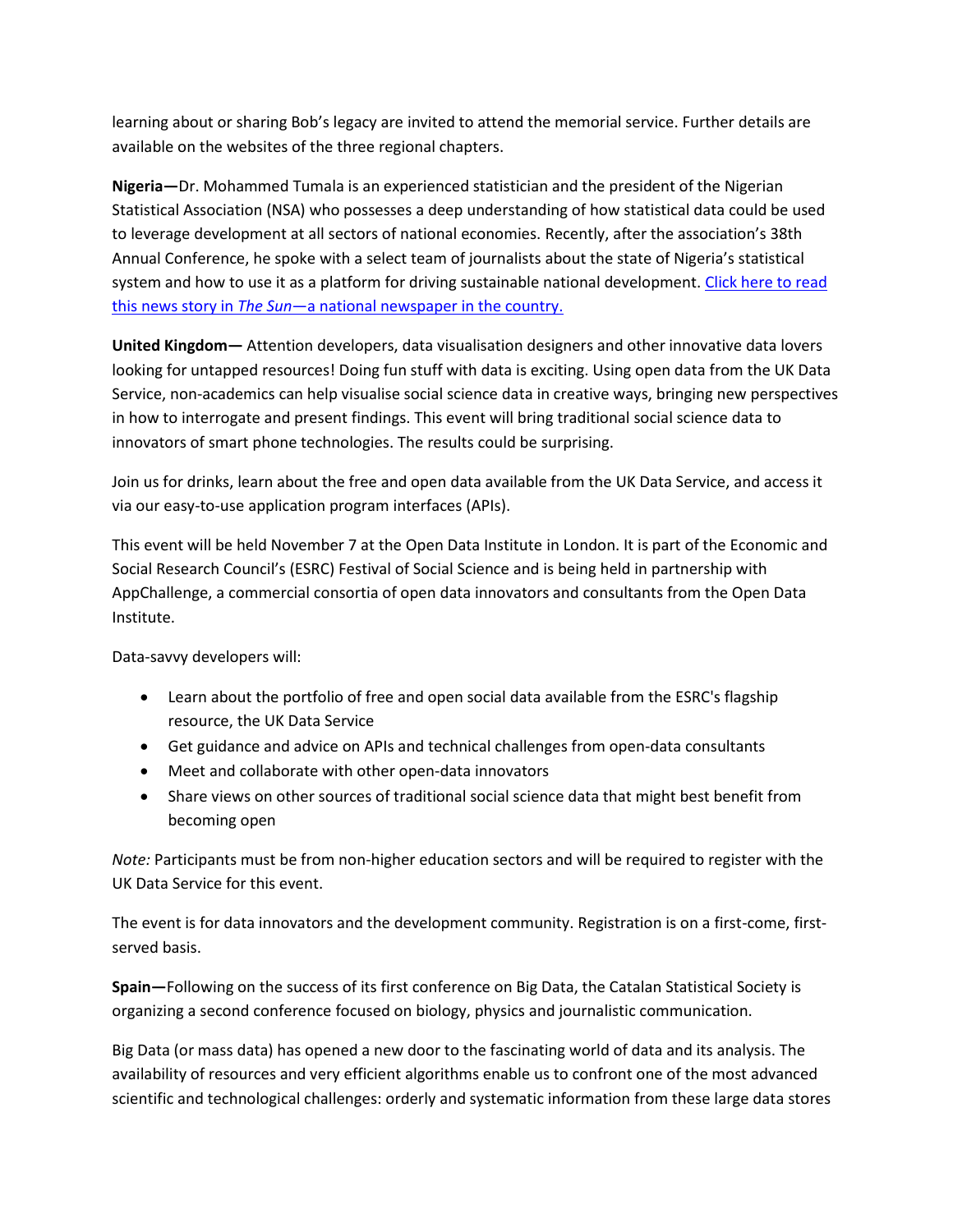describe, explain and predict much of our behavior and those phenomena that surround us. With the help of data, our society can advance more quickly in all areas of research and in many sectors of the economy, enterprise and business. Because of statistics, it is possible to obtain data value: economic value and value in terms of knowledge and well-being.

During the event, participants will explore what parts of conventional statistics are useful in the world of Big Data and what parts that are currently developed in theoretical statistics apply to Big Data problems. The event will be conducted October 14 in Barcelona. [Click here for more information.](http://www.socestadistica.org/)



**Spain—**You are invited to attend the "Second Virtual Conference on Teaching Statistics, Probability and Combinatorics," which is being organized by the Teaching of Statistics, Probability and Combinatorics Research Group of the Spanish Society for Research in Mathematics Education (SEIEM) and the Statistics Education Research Group of the University of Granada. The online conference will be held April 10-12.



Papers may be submitted in Spanish, Portuguese or English and will be refereed by a scientific committee. All papers will be published in electronic format using ISSN. These themes to be covered are:

- Assessment of statistical knowledge
- Assessment of probabilistic knowledge
- Assessment of combinatorial knowledge
- New technologies in the teaching of Statistics, Probability and Combinatorics
- **•** Teaching Statistics, Probability and Combinatorics
- Resources for Teaching Statistics, Probability and Combinatorics
- Teacher education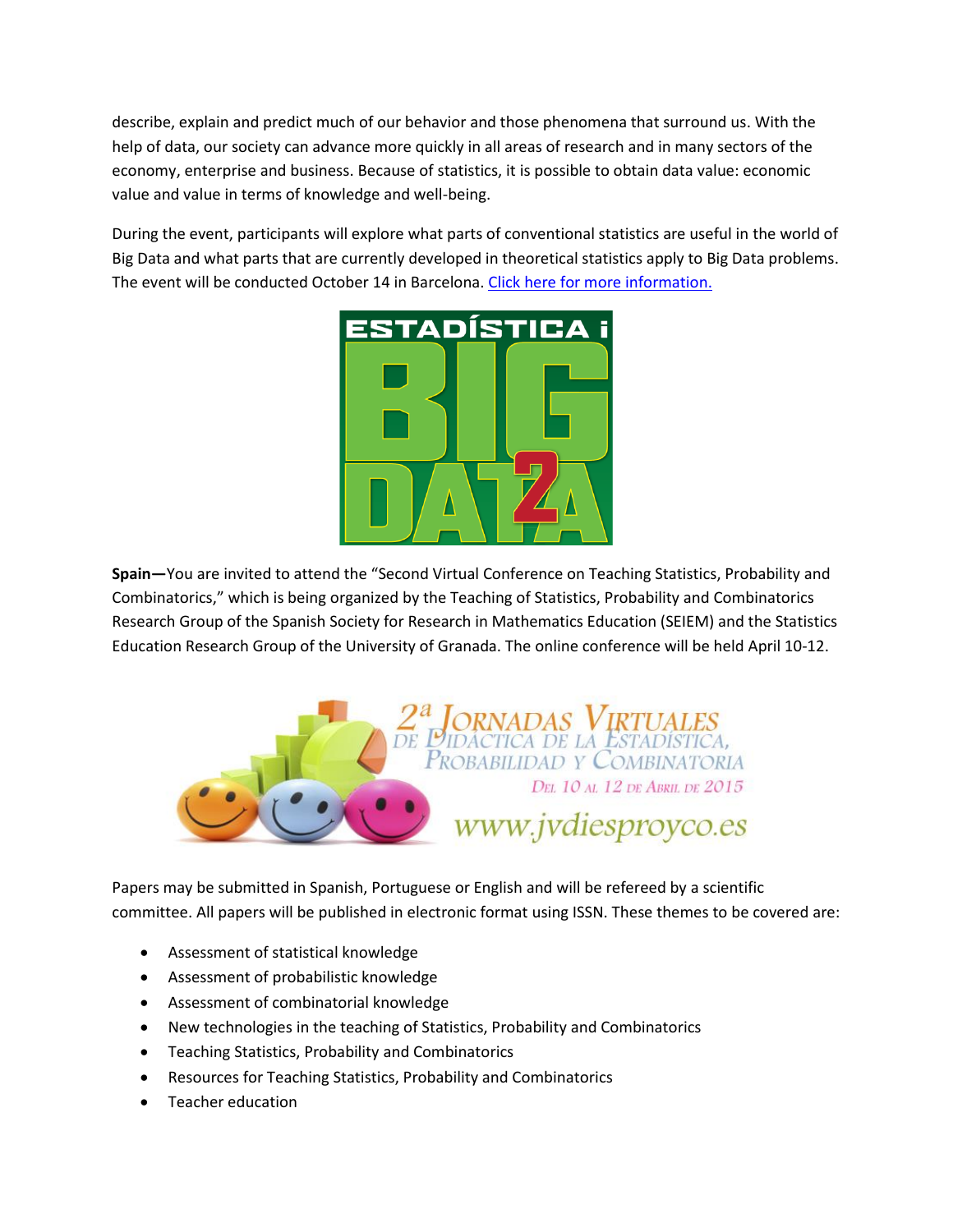The deadline for submitting papers is December 22. Acceptance of papers will be communicated by February 15. Papers should be emailed to [comunicaciones@jvdiesproyco.es.](mailto:comunicaciones@jvdiesproyco.es)

[More information and registration is available at the conference website.](http://www.jvdiesproyco.es/)

**United Kingdom—**The 2014 International Conference of the Royal Statistical Society (RSS) was conducted in Sheffield, England September1-4.

More than 460 participants from more than 25 countries heard plenary talks from Richard Allan, [Facebook;](http://tinyurl.com/nk4gzds) Tim Harford, [BBC/Financial Times;](http://tinyurl.com/pt7ecq9) Terry Speed, Walter and Eliza Hall Institute of Medical Research in Melbourne, Australia; and Ming Yuan, University of Wisconsin-Madison. In addition, 30 invited sessions covered a huge range of topics including new advances in multivariate modelling, data [visualisation,](http://tinyurl.com/px4p47p) [statistical analytics challenge,](http://tinyurl.com/q9f3pxc) quantum statistics, statistics in sport, measuring segregation, [Nightingale's legacy](http://tinyurl.com/nrk9u76), checking and cleaning in Big Data, megatrends in statistics[, anonymisation practices](http://tinyurl.com/nwv8c97)  [for sharing data,](http://tinyurl.com/nwv8c97) and [who's afraid of data science](http://tinyurl.com/p3fkhy9).

Meanwhile, professional-development workshops covered areas such as giving a memorable presentation, an introduction to working with the media, and writing for a non-specialist audience.

There also were [a record number of posters on display](http://tinyurl.com/pjyx328) in the ballroom of Sheffield City Hall with the high standard of work requiring additional prizes to be awarded.



*The 2014 RSS Guy medallists (from left) Jianqing Fan (silver), Brad Efron (gold) and Ming Yuan (bronze).*

The conference also featured [the Society's annual awards ceremony](http://tinyurl.com/otjuvot), which included the presentation of the prestigious Guy Medal in Gold to Brad Efron as well as awards for statistical excellence in areas of official statistics, the pharmaceutical industry and journalism.

Next year's RSS conference will take place in Exeter, South-West England September 7-10; information about the event will be available [on the RSS website.](http://www.rssconference.org.uk/)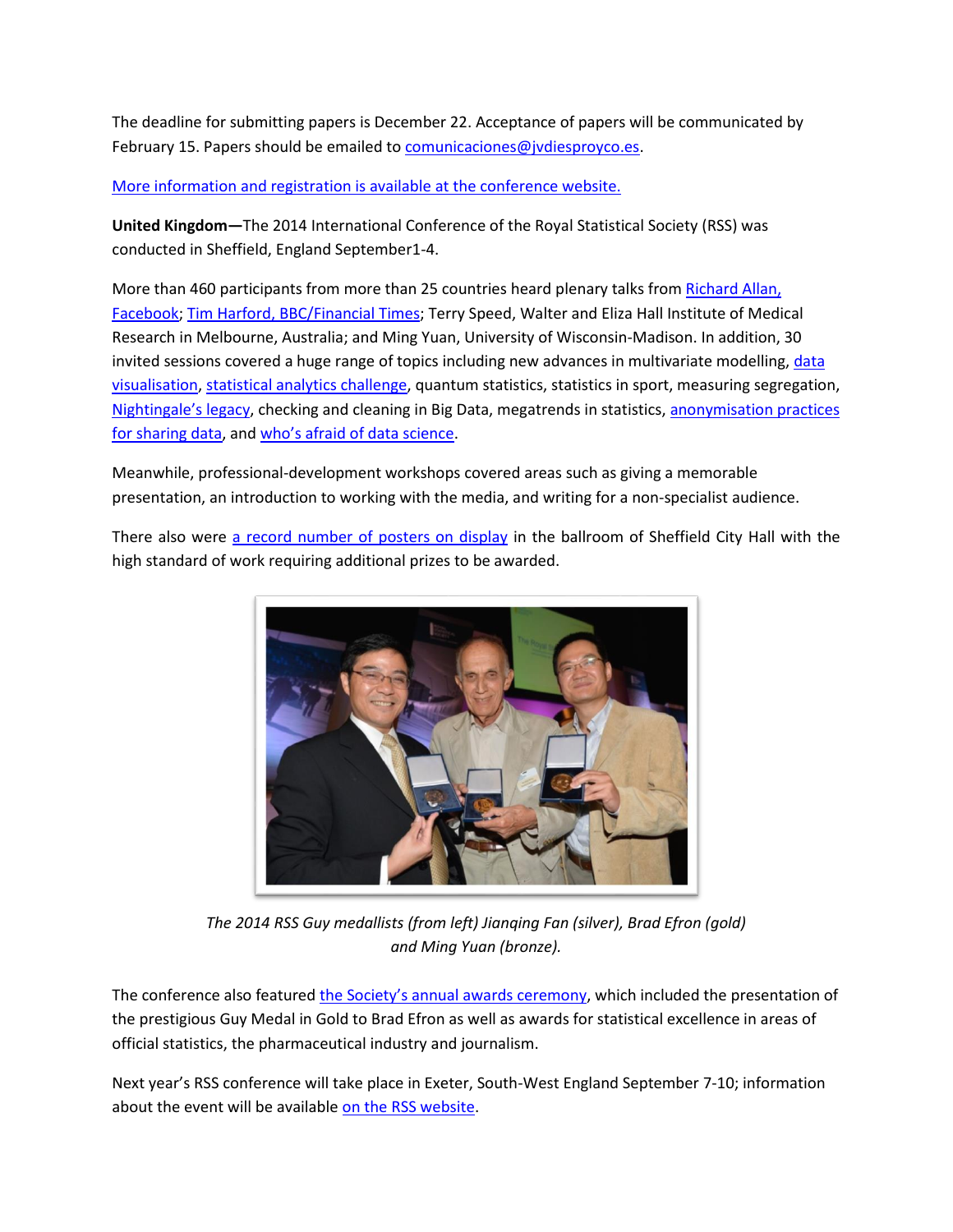**United States—**The Statistical and Applied Mathematical Sciences Institute (SAMSI) recently conducted two training sessions at the North Carolina Biotechnology Center, located nearby its Research Triangle, North Carolina offices. A summary of each session follows:

- [The Beyond Bioinformatics Opening Workshop,](http://www.samsi.info/workshop/2014-15-bioinformatics-opening-workshop-september-8-12-2014) held September 8-12, may have broken a SAMSI attendance record with 209 participants. Presentations were made Monday through Thursday and many working groups were formed that will collaborate on a specific topic throughout the academic year.
- More than 100 participants attended the Mathematical and Statistical Ecology Opening [Workshop](http://www.samsi.info/workshop/2014-15-ecol-opening-workshop-august-18-22-2014) August 18-22. Leading applied mathematicians, statisticians, ecologists and others presented. Many of the presentations are available on the **SAMSI website**. Several were videotaped and will also be posted to the website soon.

**Iran—**In order to promote the science of statistics and familiarize high-school students with statistics and its applications, a workshop titled "Two Weeks with Statistics" was held August 10-19 at the Isfahan Mathematics House. Six topics in applied statistics for first- and second-year high-school students were presented. These topics included "Introduction to Experimental Design and Application of Statistical Techniques in the Design" and "Conducting a Simple Test Project." The students also were engaged in probability games. The objective of this workshop was to create interest and motivation in studying statistics, undertaking continuing education, and using statistics among the students.

## <span id="page-14-0"></span>**NATIONAL STATISTICAL ORGANIZATION: NEWS & EVENTS**

Following is the latest news and information from national statistical organizations participating in The World of Statistics:

**Indonesia—**Every September 26, Statistics Indonesia celebrates National Statistics Day. This year, the agency celebrated with a leisurely march in Jakarta the next day. Nearly 2,000 people, including agency employees and their family members, marched under the slogan "Data Educates the Nation."



*The head of Statistics Indonesia, Mr. Suryamin (fourth from left front row), participates in the National Statistics Day march with other agency employees.*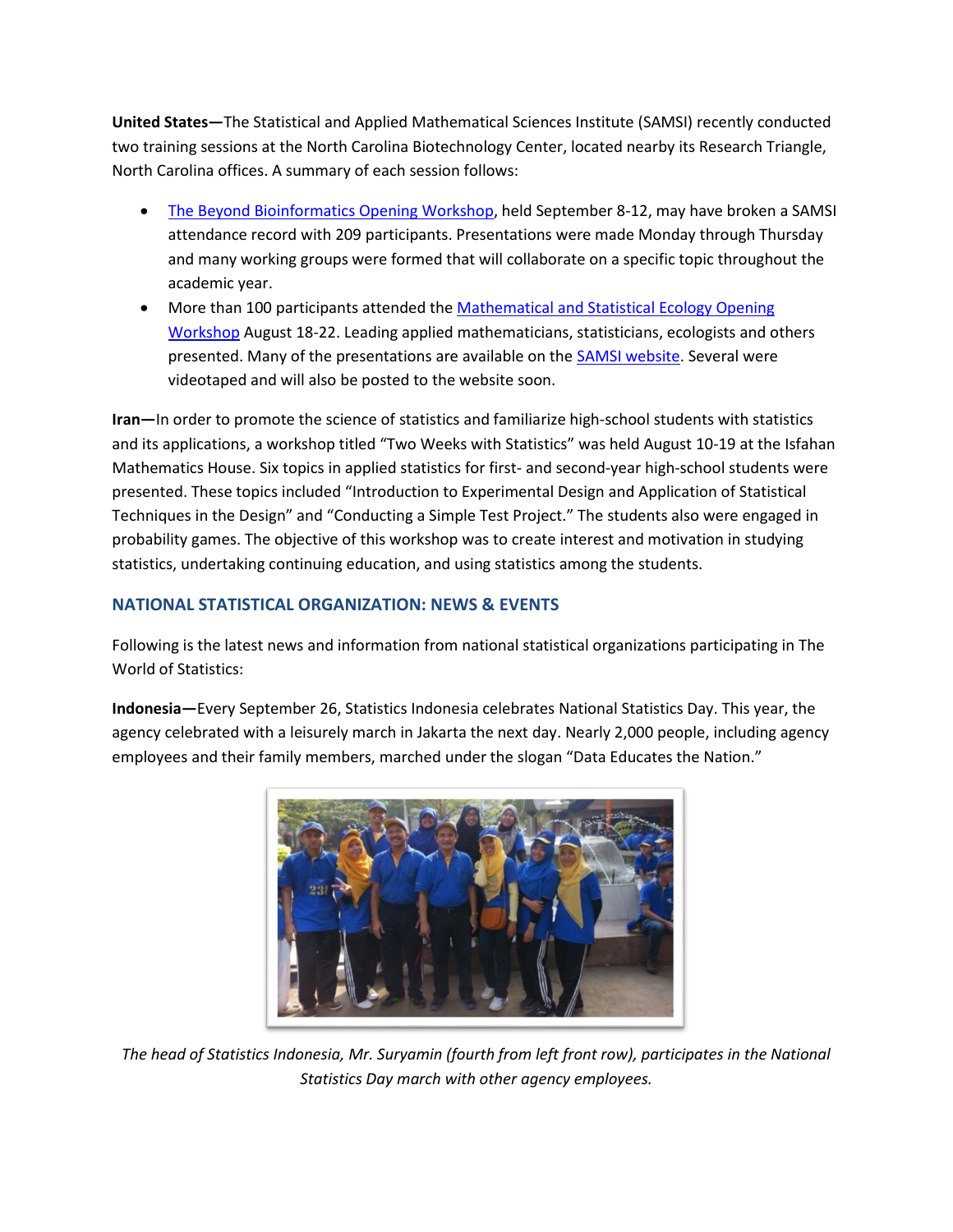## <span id="page-15-0"></span>**SHARE YOUR NEWS & EVENTS THROUGH THE WORLD OF STATISTICS**

Tell your colleagues in the worldwide statistical community and the public about your organization's events through The World of Statistics 2014 Activities Calendar. Now, you can submit your organization's 2015 events for next year's calendar, which will be posted to the site soon.

[Using this brief webform](http://www.worldofstatistics.org/wos/submitactivity.cfm), it's easy to submit information about your 2014 0r 2015 event so it is added to the activities calendar for all to see.

After your event is over, you can send us a story about it for [this](http://www.worldofstatistics.org/wos/submitarticle.cfm) e-newsletter. We have developed this [easy-to-use webform](http://www.worldofstatistics.org/wos/submitarticle.cfm) you can use to submit your event stories and other news about your organization's activities to promote and advance the statistical science profession. These event stories and news items will be featured in an upcoming issue of this e-newsletter.

Send us your calendar and news items now!

## <span id="page-15-1"></span>**JOIN THE WORLD OF STATISTICS**

If your organization or an organization you know of isn't yet part of The World of Statistics, encourage them to join. Joining is easy—just ask a representative of the group go to [www.worldofstatistics.org](http://www.worldofstatistics.org/) and click on the "Join" icon on the top right-hand side of the homepage to become an official participating organization in The World of Statistics. Participation is valuable and is absolutely free!

## <span id="page-15-2"></span>**THE WORLD OF STATISTICS NEEDS YOUR HELP**

Now that th[e new website for The World of Statistics](http://www.worldofstatistics.org/) is up and running, we need your help. You can help move The World of Statistics website up in the list of Internet search results by linking to the new website address—[www.worldofstatistics.org](http://www.worldofstatistics.org/)—from your organization's website and replacing the old Statistics2013 logo with the new logo for The World of Statistics and linking it to the new website. You [can download the new logo here.](http://www.worldofstatistics.org/wos/logos.cfm)

[See how the United States National Center for Education Statistics](http://nces.ed.gov/) is displaying The World of Statistics logo on its website [\(go to bottom of the homepage\).](http://nces.ed.gov/) Kudos to Andrew White, NCES Senior Research Statistician Statistical Standards and Data Confidentiality, for sharing the link with us and, more importantly, for posting the logo.

Some other things your organization can do to help the cause include:

- 1. Update existing links to [www.statistics2013.org](http://www.statistics2013.org/) on your website so that these point to [www.worldofstatistics.org](http://www.worldofstatistics.org/)
- 2. Change all references to Statistics2013 on your website to The World of Statistics and link to the new website [\(www.worldofstatistics.org\)](http://www.worldofstatistics.org/)
- 3. Change your Facebook page information, links and logos so that these reference The World of Statistics. Also, share information about and publicize The World of Statistics on your organization's social media accounts, including Facebook and Twitter